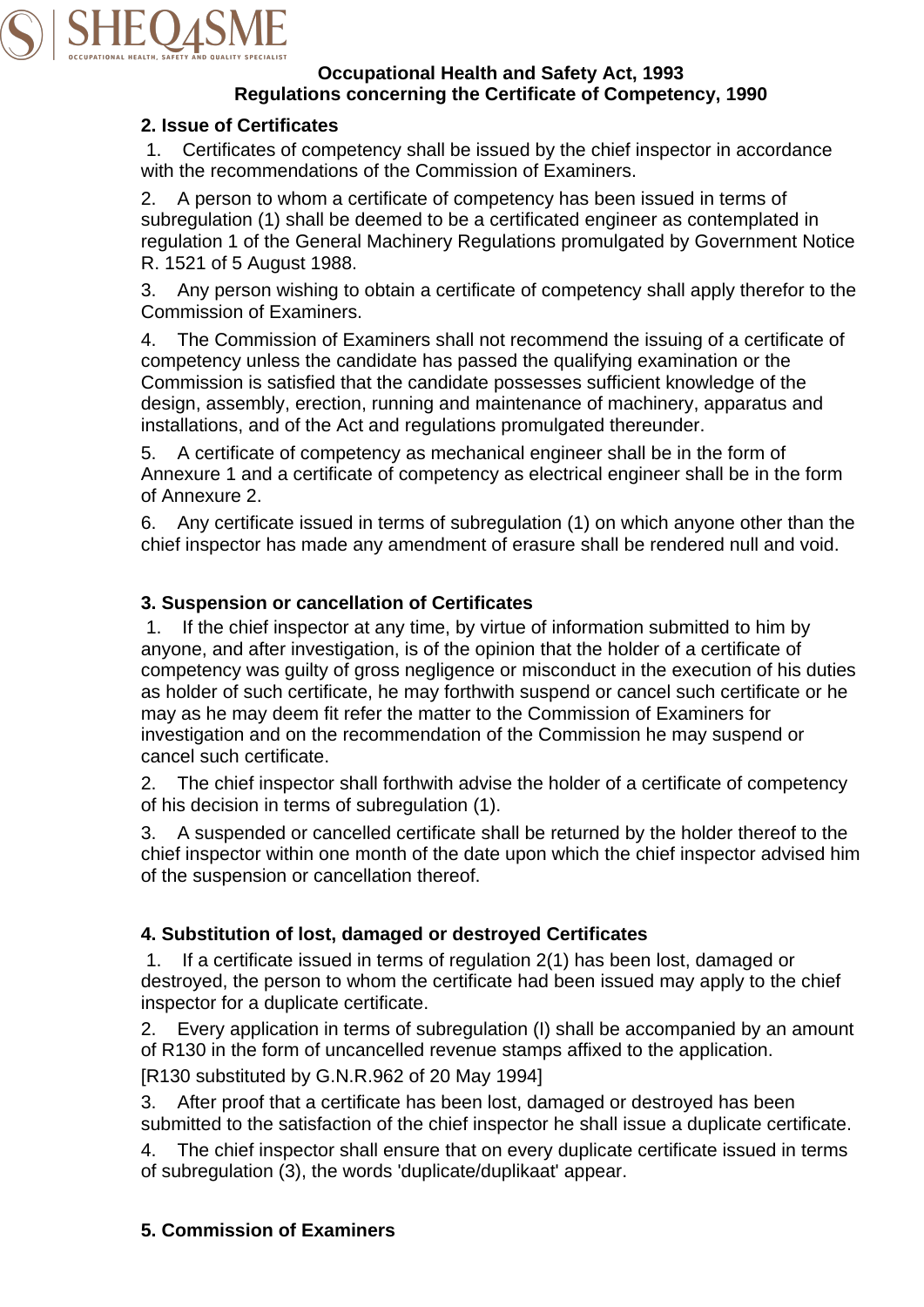1. The chief inspector shall after consultation with the Government Mining Engineer as defined in the Mines and Works Act, 1956 (Act No. 27 of 1956), and subject to the provisions of subregulation (4), appoint a Commission of Examiners.

 $\mathcal{P}$ 

a. A member of the Commission of Examiners shall be appointed for the period laid down by the chief inspector on his appointment and a member whose term of office has expired may be reappointed.

b. The chief inspector may discharge any member of the Commission of Examiners.

3. The functions of the Commission of Examiners are –

a. to evaluate a candidate's suitability for a certificate of competency as contemplated in regulation 2(4) ;b. to make recommendations to the chief inspector regarding the curricula referred to in subregulation (9) for the qualifying examinations;

c. to report to the chief inspector on its activities; and

d. to perform the other functions which are prescribed.

4. The Commission of Examiners shall be constituted as follows:

a. Two inspectors designated in terms of section 20 of the Act;

b. two officers appointed in terms of section 3 of the Mining Rights Act, 1967 (Act No. 20 of 1967);

c. at least two persons holding certificates of competency as mechanical engineers issued in terms of these regulations or the regulations issued under the Mines and Works Act, 1956; and

d. at least two persons holding certificates of competency as electrical engineers issued in terms of these regulations or the regulations issued under the Mines and Works Act, 1956.

5. A meeting of the Commission of Examiners shall be held at 8 time and place fixed by the chief inspector, after consultation with the Government Mining Engineer.

6. A meeting of the Commission of Examiners shall take place under the chairmanship of one of the members of the Commission appointed for that purpose by the chief inspector after consultation with the Government Mining Engineer.

7.

a. A quorum of the Commission of Examiners consisting of the chairman and two members.

b. In the event of a difference of opinion arising in respect of any matter regarding the acceptance or examination of a candidate, or regarding the suspension or cancellation of a certificate, it shall be decided by a majority of votes of the members of the Commission present at such meeting: Provided that if there is a tie of votes, the chairman has a casting as well as an ordinary vote.

8. An officer of the Department, designated by the chief inspector shall serve as secretary to the Commission of Examiners and keep minutes of the proceedings of the Commission.

9. Directives for the guidance of the Commission of Examiners, rules regarding the acceptance for the qualifying examinations and the curricula for such examinations shall be drawn up and, if necessary, amended by the chief inspector in consultation with the Government Mining Engineer.

10.

a. A candidate may appeal to the chief inspector against any decision of the Commission of Examiners.

b. Any person who wishes to appeal to the chief inspector in terms of paragraph

(a), shall lodge such appeal in writing with the chief inspector within 60 calendar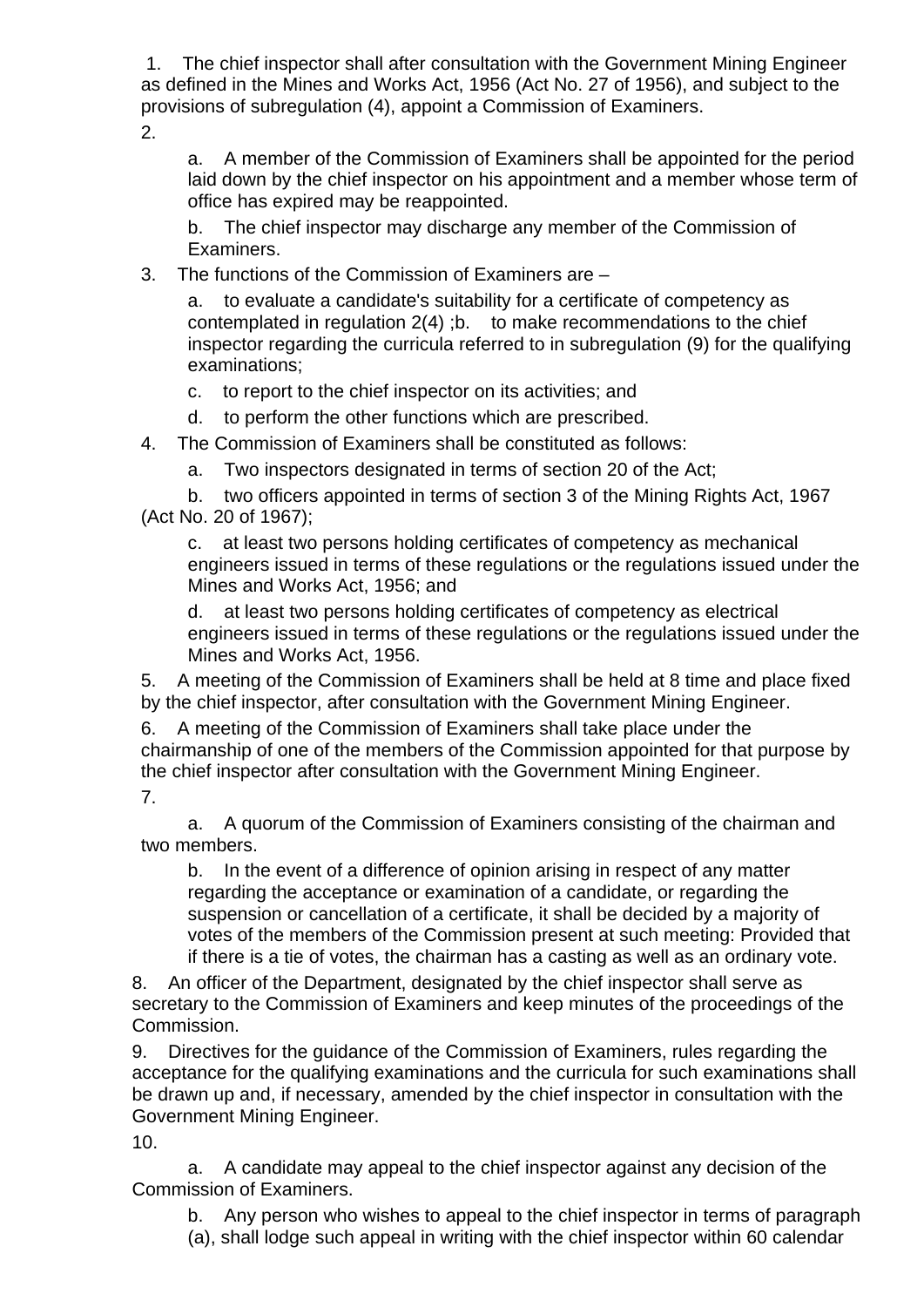days after the decision of the Commission of Examiners against which the appeal is being lodged.

c. In an appeal in terms of paragraph (a) the grounds of appeal shall be set out clearly and in full, together with any representations which the appellant wishes to lodge as to why the chief inspector should set aside or amend the decision of the Commission of Examiners.

d. The chief inspector shall confirm, set aside or amend the decision, or substitute for it such other decision as the Commission of Examiners, in the opinion of the chief inspector should have made.

e. The decision of the chief inspector in such an appeal is final.

# **6. Qualifying examination**

1. The qualifying examination shall be conducted by the Dept of Education & Culture at the times and places determined by that Department.

2. The rules for the conducting of qualifying examinations shall be determined by the Department of Education and Culture.

3. The qualifying examination shall be conducted in respect of the following two subjects:

a. Plant engineering; and

b. the Act and regulations issued thereunder or deemed to have been issued thereunder:

> Provided that the Commission of Examiners may, as it may deem fit, grant exemption to candidates from examination in any of these subjects.

4. No person may lodge with the Department of Education and Culture an application to be examined in the qualifying subjects unless he has been accepted as a candidate by the Commission of Examiners.

5. Any person who wishes to enter for the qualifying examination shall do so through the Department of Education and Culture to which the examination fees, as fixed by that Department from time to time, shall be paid.

## **7. Acceptance as candidate**

1. A person who applies in terms of regulation 2(3) to be accepted as a candidate for the qualifying examination shall not be accepted as a candidate unless he has provided satisfactory proof to the Commission of Examiners -

a. that he is at least 23 years of age; and

b. that he has the required practical experience, as provided for in the rules drafted under regulation 5(9) .

2. Every application for acceptance as a candidate in terms of regulation 2.(3) shall be accompanied by an amount of R130 in the form of uncancelled revenue stamps affixed to the application form.

[R130 substituted by G.N.R.962 of 20 May 1994].

## **8. Withdrawal of regulations**

 The following regulations and Annexures are hereby withdrawn: Regulations E1, E2, E3, E4, E5, E6, E7, E8 and E9 and Annexures F26, F26(a), F27 and F27 (a) of the regulations published by Government Notice No. R.929 of 28 June 1963.